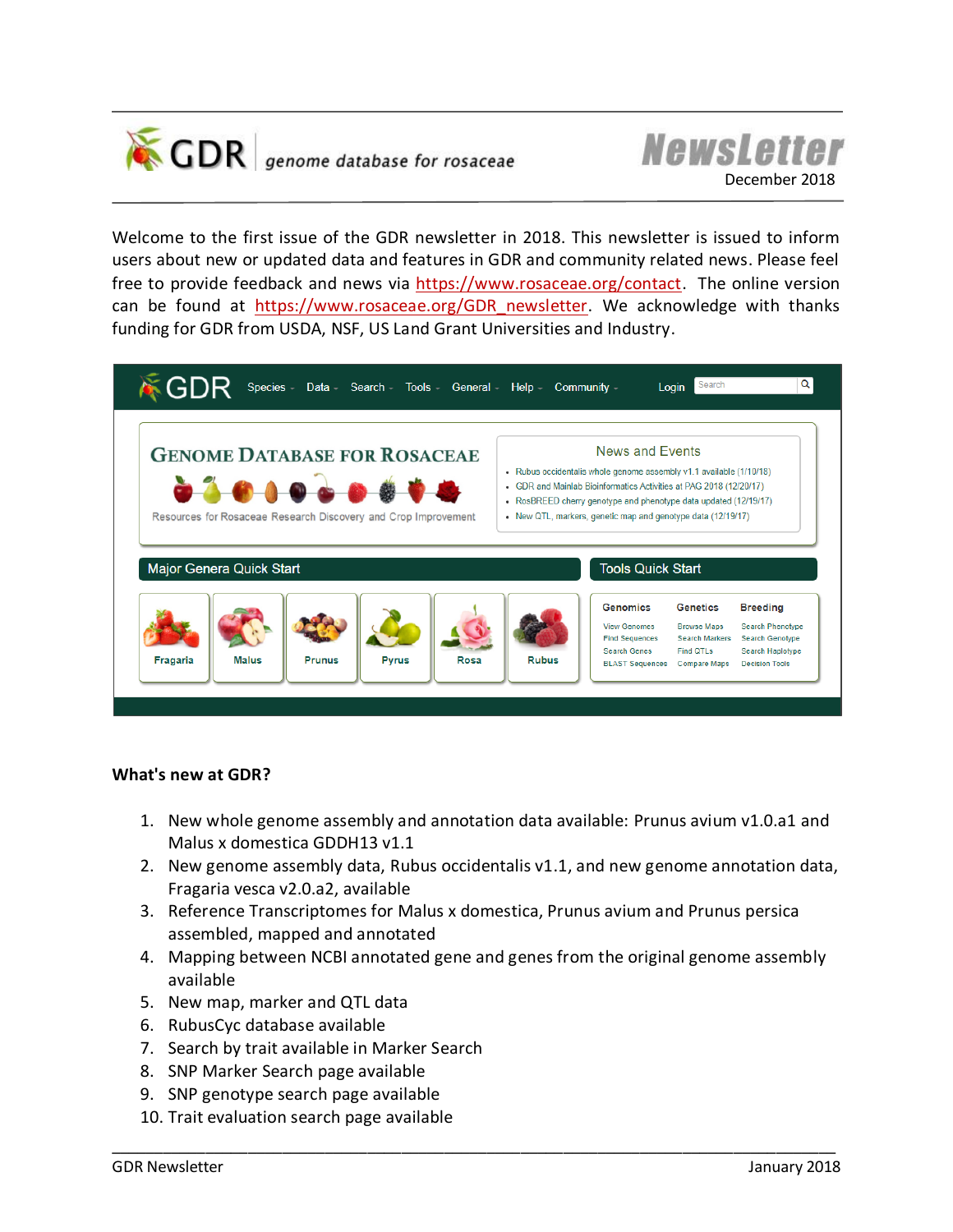- 11. New MapViewer available
- 12. New enhanced BLAST interface available
- 13. Pathway Inspector from FEM available
- 14. Work in Progress
- 15. Employment opportunities
- 16. Subscription
- 17. Upcoming Conferences
- **1. New whole genome assembly and annotation data available:**  [Prunus avium v1.0.a1](https://www.rosaceae.org/species/prunus_avium/genome_v1.0.a1) and [Malus x domestica GDDH13 v1.1](https://www.rosaceae.org/species/malus/malus_x_domestica/genome_GDDH13_v1.1)
- **2. New genome assembly data and new genome annotation data available** New genome assembly data, [Rubus occidentalis v1.1](https://www.rosaceae.org/analysis/251) and new genome annotation data, Fragaria [vesca v2.0.a2](https://www.rosaceae.org/species/fragaria_vesca/genome_v2.0.a2)
- **3. Reference Transcriptome for Malus x domestica, Prunus avium and Prunus persica built and made available**

RefTrans for **Malus x domestica, [Prunus avium,](https://www.rosaceae.org/node/5452960) and [Prunus persica](https://www.rosaceae.org/node/5213786) combines published RNA-Seq** and EST data sets to create a reference transcriptome (RefTrans) for the species and provides putative gene function identified by homology to known proteins. RefTrans are mapped to genomes and available in JBrowse

**4. Mapping between NCBI annotated gene and genes from the original genome assembly available**

[Mapping between NCBI annotated gene and genes from the original genome assembly](https://www.rosaceae.org/NCBI_annotation) available for F. vesca v1.0, M. x domestica v1.0 and GDDH13 v1.1 and P. persica v1.0

### **5. New map, marker and QTL data**

New QTL, markers, genetic map and genotype data have been added to GDR. It includes data from 34 publications: 22 from Prunus, 8 from Malus, 1 from Fragaria, 1 from Rosa, 1 from Rubus and 1 from Pyrus. A list of these publications can be found at the GDR News items [04/14/17,](https://www.rosaceae.org/node/5906176) [09/29/17,](https://www.rosaceae.org/node/6527641) and [12/19/17.](https://www.rosaceae.org/node/6536829)

### **6. GDRCyc RubusCyc database available**

Explore pathway data in [RubusCyc](http://ptools.rosaceae.org/organism-summary?object=RUBUS) in MetaCyc v19.5.

### **7. Search by trait available in marker search**

Search markers that are associated with QTL for certain traits in [marker search page.](https://www.rosaceae.org/search/markers)

### **8. SNP marker search available**

[New SNP marker search page](https://www.rosaceae.org/search/snp_markers) (Figure 2) lets users search SNP by name, SNP array name, and genome positions. Users can see or download the result table with name, array name, aliases, alleles, genome location and flanking sequences.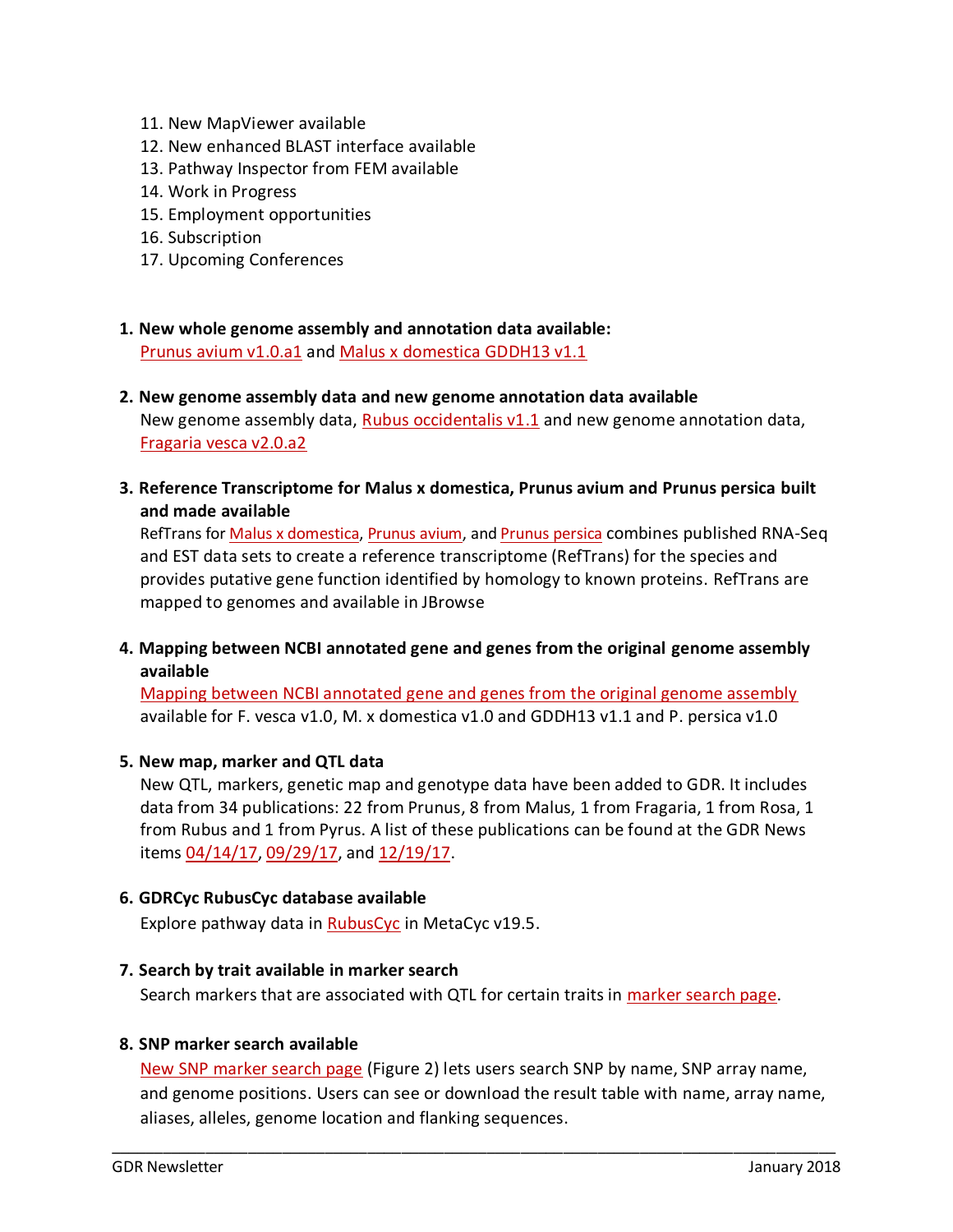| <b>SNP Name</b>     | contains<br>$\boldsymbol{\mathrm{v}}$     | Choose File   No file chosen |
|---------------------|-------------------------------------------|------------------------------|
| <b>Array Name</b>   | Any                                       | $\boldsymbol{\mathrm{v}}$    |
| Genome<br>Any       |                                           | $\overline{\mathbf{v}}$      |
| <b>Chr/Scaffold</b> | between<br>Any<br>$\overline{\mathbf{v}}$ | bp<br>and                    |
| Search<br>Reset     |                                           |                              |

Figure 2

## **9. SNP genotype search page available**

[SNP genotype search page](https://www.rosaceae.org/search/snp_genotype) (Figure 3) lets users search for the SNP genotype dataset based on the germplasm and SNP markers in the dataset. Users can filter by genome positions of the SNPs. Users can view or download the result table shows dataset name, germplasm, SNP and their genotype.

| <b>Dataset</b>         | Any                                                                       | v                          |
|------------------------|---------------------------------------------------------------------------|----------------------------|
| <b>Species</b>         | Any<br>盀<br>Fragaria x ananassa<br>Malus x domestica<br>Prunus avium<br>÷ |                            |
| <b>Germplasm Name</b>  | Any<br>▼                                                                  | Choose File No file chosen |
| <b>SNP</b>             | contains<br>$\boldsymbol{\mathrm{v}}$                                     |                            |
| Genome                 | Any                                                                       | $\boldsymbol{\mathrm{v}}$  |
| <b>Chr/Scaffold</b>    | between<br>Any $\mathbf{\ast}$                                            | bp<br>and                  |
| <b>Search</b><br>Reset |                                                                           |                            |

Figure 3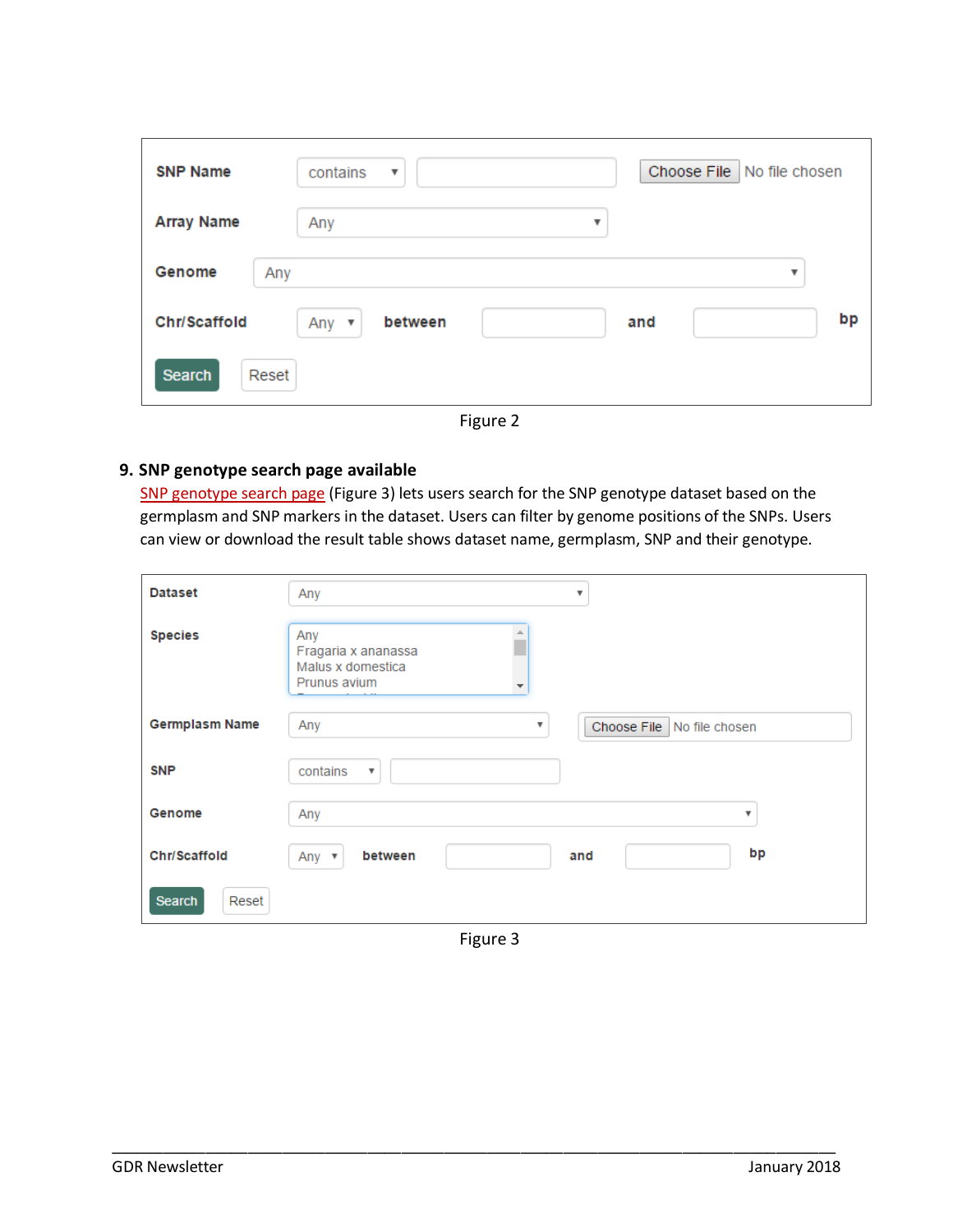### **10. Trait evaluation search page available**

[Trait evaluation search page](https://www.rosaceae.org/search/quantitative_traits) (Figure 4) let users search for the publicly available trait

evaluation data by trait values.

| Qualitative Trait<br><b>Quantitative Trait</b>                                                                                                                                                                                                                                                                                                                              |                           |                                      |        |     |        |              |  |  |
|-----------------------------------------------------------------------------------------------------------------------------------------------------------------------------------------------------------------------------------------------------------------------------------------------------------------------------------------------------------------------------|---------------------------|--------------------------------------|--------|-----|--------|--------------|--|--|
| Search trait evaluation data is a page where users can search publicly available trait evaluation data by crop dataset name, trait descriptor and trait values. View details of the trait<br>descriptor sets of each crop dataset below. Apple RosBREED   Apple WA Breeding   Sweet Cherry RosBREED   Tart Cherry RosBREED   Peach RosBREED   Strawberry<br><b>RosBREED</b> |                           |                                      |        |     |        |              |  |  |
| <b>Crop dataset</b>                                                                                                                                                                                                                                                                                                                                                         | Sweet Cherry (RosBREED) ▼ |                                      |        |     |        |              |  |  |
| <b>Trait 1</b>                                                                                                                                                                                                                                                                                                                                                              | Fruit Shape               | between<br>v                         |        | and | 5      | AND <b>v</b> |  |  |
| Trait 2                                                                                                                                                                                                                                                                                                                                                                     | Fruit Wt                  | between<br>$\boldsymbol{\mathrm{v}}$ | 1.71   | and | 16.35  | AND <b>v</b> |  |  |
| <b>Trait 3</b>                                                                                                                                                                                                                                                                                                                                                              | Bloom Time                | between<br>$\overline{\mathbf{v}}$   | 136.58 | and | 256.36 |              |  |  |
| Reset<br>Search                                                                                                                                                                                                                                                                                                                                                             |                           |                                      |        |     |        |              |  |  |

Figure 4

### **11. New MapViewer available**

New Tripal [MapViewer](https://www.rosaceae.org/mapViewer) (Figure 1) available for dynamic visualization of genetic maps.



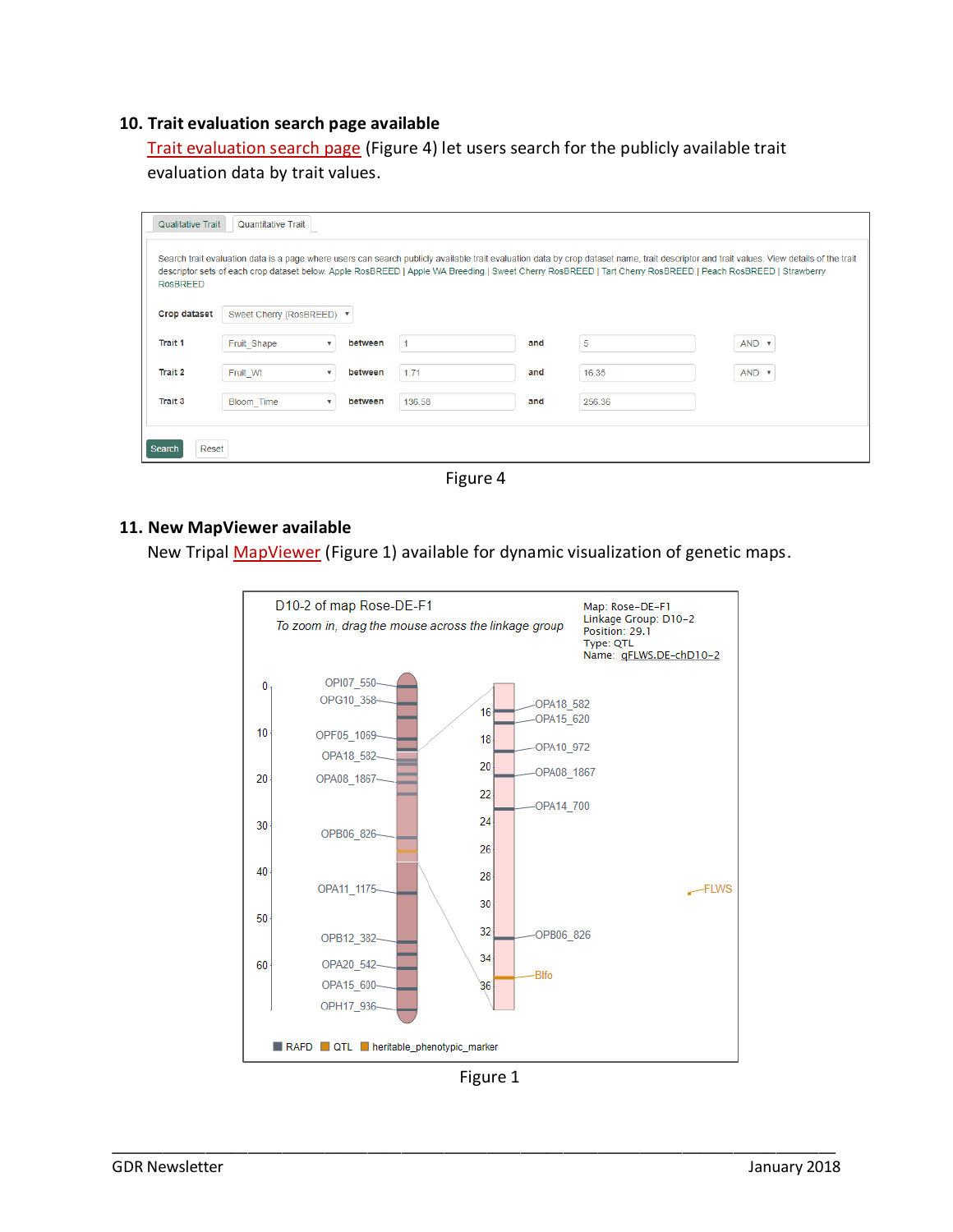## **12. New enhanced Tripal BLAST interface available**

[New enhanced BLAST](https://www.rosaceae.org/blast) with graphic results and hyperlinks to the JBrowse or gene page available (Figure 5)



Figure 5

# **13. Pathway Inspector from FEM available**

[Pathway Inspector](https://www.rosaceae.org/tools/pathway_inspector) (PI) from FEM Research and Innovation Center, a web tool designed to identify enriched pathways and differentially expressed genes from RNA-Seq data, is available in GDR.

## **14. Work in Progress**

- **•** Addition of more map, marker and QTL data: We are continuously adding more map, marker and QTL data from publications to keep GDR up to date.
- **•** Adding genome data as it becomes available
- **•** Developing more functionality in BIMS (Breeders Information Management System). V1.0 now being tested by core breeders and will be made available to all Rosaceae breeders in 2018.
- **•** Developing further terms for Trait Ontology to describe Rosaceae traits.
- **•** Adding more functionality in MapViewer.

## **15. Employment opportunities**

We are currently looking to recruit a postdoc for GDR and related work. A very competitive compensation package is available for the right candidate. If you know of any candidates for this job, please have them contact [Dorrie Main.](mailto:dorrie@wsu.edu)